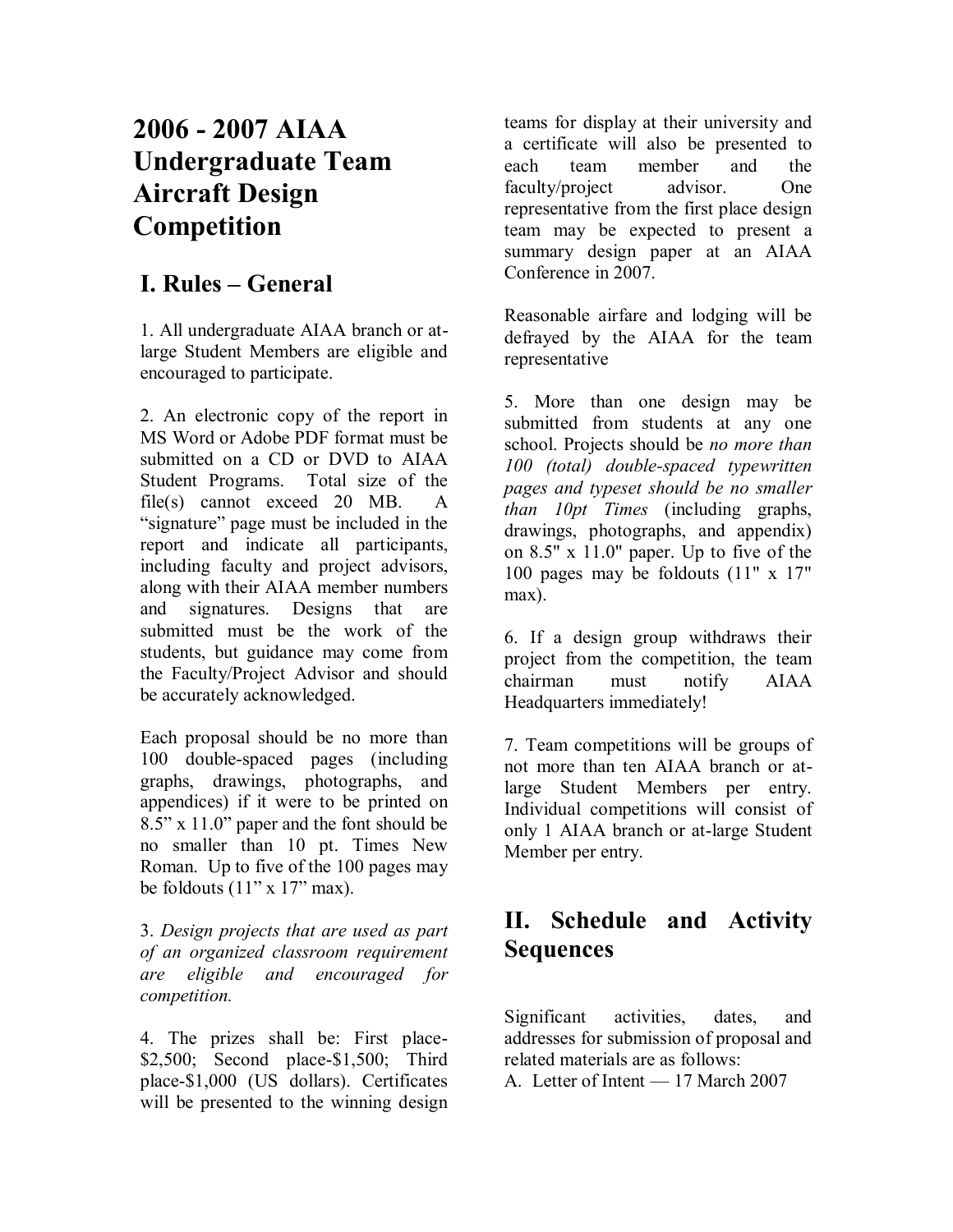- B. Proposal delivered to AIAA Headquarters — 15 June 2007
- C. Announcement of Winners August 2007

Groups intending to submit a proposal must submit a Letter of Intent (Item A), with a maximum length of one page to be received with the attached form on or before the date specified above, at the following address:

AIAA Student Programs 1801 Alexander Bell Drive, Suite 500 Reston, VA 20191-4344

## **III. Proposal Requirements**

The technical proposal is the most important factor in the award of a contract. It should be specific and complete. While it is realized that all of the technical factors cannot be included in advance, the following should be included and keyed accordingly:

1. Demonstrate a thorough understanding of the Request for Proposal (RFP) requirements.

2. Describe the proposed technical approaches to comply with each of the requirements specified in the RFP, including phasing of tasks. Legibility, clarity, and completeness of the technical approach are primary factors in evaluation of the proposals.

3. Particular emphasis should be directed at identification of critical, technical problem areas. Descriptions, sketches, drawings, systems analysis, method of attack, and discussions of new techniques should be presented in

sufficient detail to permit engineering evaluation of the proposal. Exceptions to proposed technical requirements should be identified and explained.

4. Include tradeoff studies performed to arrive at the final design.

5. Provide a description of automated design tools used to develop the design.

## **IV. Basis For Judging**

## *1. Technical Content (35 points)*

This concerns the correctness of theory, validity of reasoning used, apparent understanding and grasp of the subject, etc. Are all major factors considered and a reasonably accurate evaluation of these factors presented?

## *2. Organization and Presentation (20 points)*

The description of the design as an instrument of communication is a strong factor on judging. Organization of written design, clarity, and inclusion of pertinent information are major factors.

## *3. Originality (20 points)*

The design proposal should avoid standard textbook information, and should show the independence of thinking or a fresh approach to the project. Does the method and treatment of the problem show imagination? Does the method show an adaptation or creation of automated design tools.

## *4. Practical Application and Feasibility (25 points)*

The proposal should present conclusions or recommendations that are feasible and practical, and not merely lead the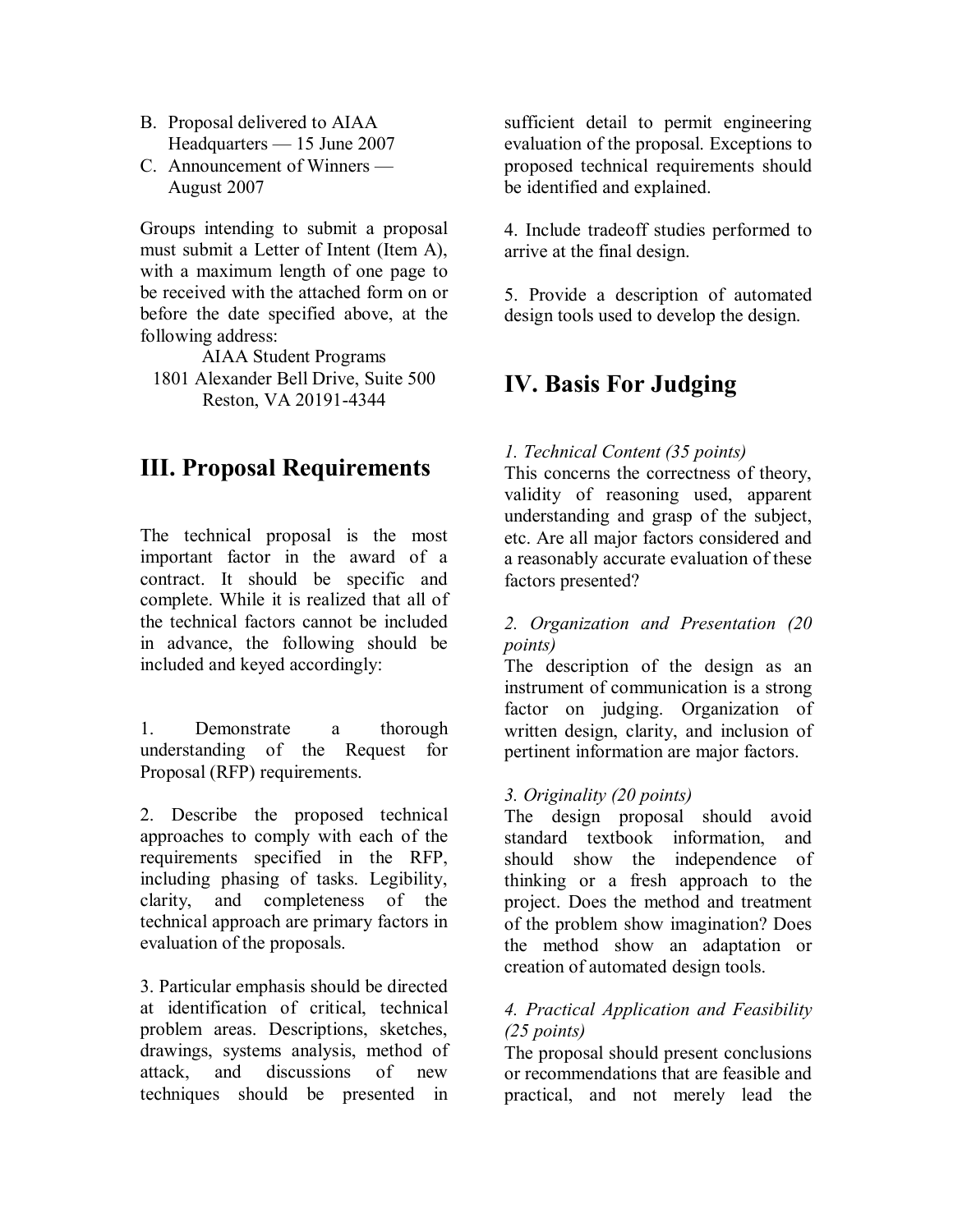evaluators into further difficult or insolvable problems.

## **V. Request for Proposal**

## **An Inter-Theater Tactical Transport with Austere STOL Capability**

## **1. OPPORTUNITIES DESCRIPTION**

**.**

 In order to support the US Army's need for future tactical warfare mobility, the United States Air Force (USAF) Air Mobility Command (AMC) has a requirement for an inter-theater tactical transport with austere Short Take-Off and Landing (STOL) field capability. Such a vehicle would permit the AF to deliver a Future Deployable Armored Vehicle (FDAV) vehicle and support equipment to landing areas of opportunity and not necessarily dedicated air fields. The vehicle would also need to be self deployable from the continental United States (CONUS) and would need to integrate seamlessly into the national and international air-space system by possessing commercial airliner speeds and cruise altitudes.

## **2. PROJECT OBJECTIVE**

The AMC-X will be capable of carrying outsized payloads into austere landing zones. The payload is nominally defined as one (1) Future Deployable Armored Vehicle (FDAV) Vehicle with dimensions of; 560" long –by- 128" wide –by- 114" high ft (including an additional 12 inch wide escape path around the vehicle) and weighing at 25 tons. Additional support equipment raises the nominal payload weight to 60,000 lbs. The aircraft should be able to land within 2000 – 3000 ft critical field length onto unimproved surfaces with a California Bearing Ratio (CBR) of  $4 - 6$ . The aircraft will need to be able to conduct all weather landing and take-off operations.

The aircraft will need a range of at least 3000 nm for the ferry mission (full fuel, minimum payload) from the continental United States (CONUS) to other non-austere initial deployment locations. In flight refueling capability is also desired to extend the range-payload envelope to transoceanic distances with substantial payload. The aircraft will need to possess a top speed of at least M=0.8 and have a service ceiling of at least 30,000 ft. This will permit the AF to conduct peacetime operations in conjunction with commercial traffic in the Air Traffic Management (ATM) environment. The radius of action for the austere FDAV delivery mission is 500 nm at best speed and altitude. No particular survivability technologies are specifically identified for this RFP, but rudimentary survivability during the FDAV delivery mission will need to be considered and may affect best altitude and speed. Complete integration into the future network-centric battlefield is desirable but will not need to be evaluated for this RFP. Since Air Force operations are ongoing 24/7, acoustic mitigation in and around commercial airports and outlying communities during peacetime should also be considered.

## **3. DESIGN REQUIREMENTS AND CONSTRAINTS**

## **3.1 Design Mission**

## **3.1.1 General Design Requirements**

## **Payload:**

One Future Deployable Armored Vehicle (FDAV) weighing 25 tons plus 5 tons of support equipment. The FDAV requires a volume of 560" long –by- 128" wide –by-114" high ft (including an additional 12 inch wide escape path around the vehicle) to fit in the aircraft. Assume the center of gravity of the vehicle is located at 280" longitudinally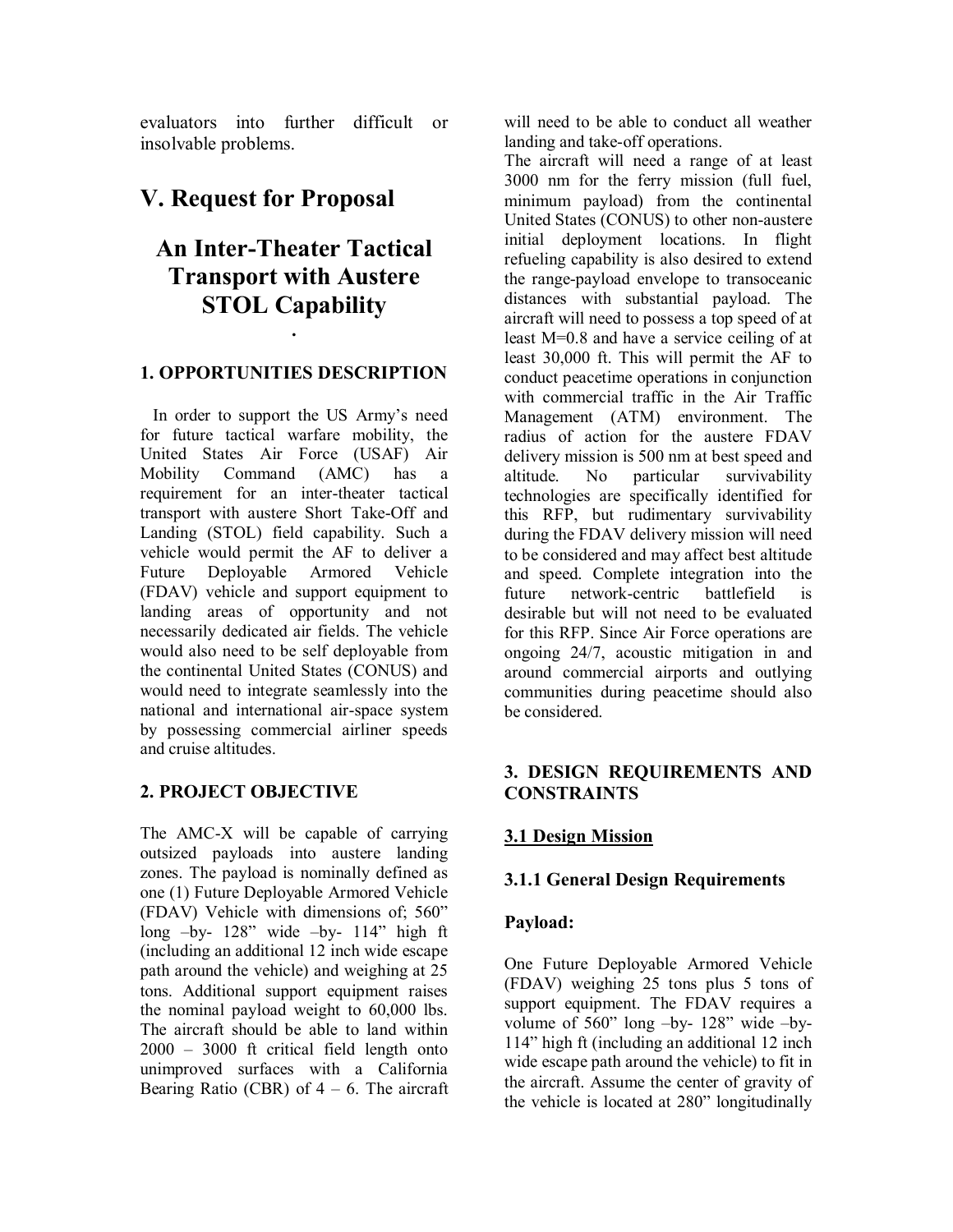by 64" laterally, by 48" height above the ground.

The aircraft structural design shall meet MIL Spec regulations for transport aircraft.

The flight crew complement is 2 (pilot and copilot).

The cabin crew complement is 1 loadmaster.

## **3.1.2 Required Mission Performance**

- 1. Warm-up and taxi at idle power for 8 minutes.
- 2. Takeoff fuel allowance is equal to the fuel consumed during 2 minutes of operation at maximum takeoff power.
- 3. Balanced field takeoff length must not exceed 2,500 ft. on a hot day  $(95^{\circ}F)$  at sea level. See FAR 25.
- 4. Cruise/climb to best cruise altitude.
- 5. Cruise at best cruise altitude and M<sub>cruise</sub> > 0.8 for 500 nautical miles (nmi) less distance traveled during climb out.
- 6. Descend to 1000 ft for 100 nm. Speed  $M=0.6$
- 7 Allocate 5 minutes at  $\frac{3}{4}$  take off power for landing if powered lift is used. If powered lift is not required, use idle power. Landing zone is blacktop (CBR=4 - 6) with a useful area of 3000 feet by 150 feet. 50 foot obstacles are 250 feet from either end of the runway. Use balanced field length of 2500 feet. Since the landing zone may be oriented in a less than optimal direction, the aircraft needs to be able to land in a 25 knot crosswind with a 5 knot tailwind component..
- 8 Take-off under combat rules, and mirror outbound mission segments for the return. "Combat rules" take-off defines the distance to climb over a 50 foot obstacle from a standing start, however, there is no assumed engine failure which is used for the balance field length calculations.

### **3.2 Transoceanic Ferry Mission**

### **3.2.1 General Design Requirements**

#### **Payload:**

10 tons of bulk cargo with a density of 20 lb/ft^3 when properly packed in the aircraft.

The flight crew complement is 2 (pilot and copilot).

The cabin crew complement is 1 loadmaster

### **3.2.2 Required Mission Performance**

- 1. Warm-up and taxi at idle power for 8 minutes.
- 2. Takeoff fuel allowance is equal to the fuel consumed during 2 minutes of operation at maximum takeoff power.
- 3. Balanced field takeoff length must not exceed 2,500 ft. on a hot day  $(95^{\circ}F)$  at sea level. See FAR 25.
- 4. Cruise/climb to best cruise altitude.
- 5. Cruise at best cruise altitude and  $M<sub>cnoise</sub>$ > 0.8 for 3200 nautical miles (nmi) less distance traveled during climb out. Aerial refueling is permitted to achieve the range; however the number of rendezvous and quantity of fuel transferred must be noted.
- 6. Descend to sea level. Conduct a normal approach to a runway of 2500 ft or less. No credit is taken for range on descent, but fuel used is included in the block fuel usage..
- 7. Allocate 5 minutes at  $\frac{3}{4}$  take off power for landing if powered lift is used. If powered lift is not required, use idle power. Use balanced field length of 2000 feet.
- 8. Taxi in and park at gate using idle power for 10 minutes.
- 9. Reserve fuel must accommodate a missed approach plus 150 nmi diversion plus 45 minute hold at 5,000 ft.

### **4. DATA REQUIREMENTS**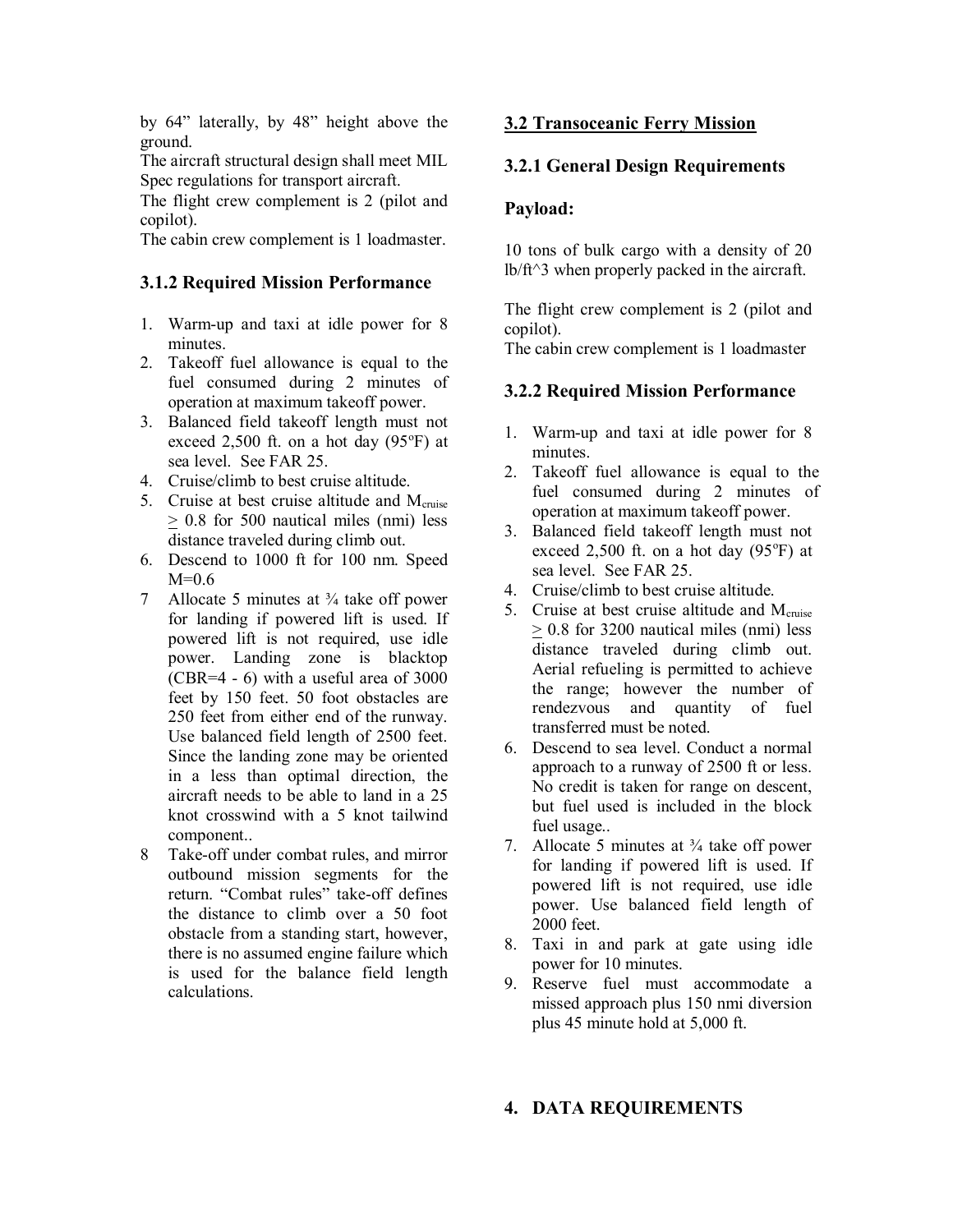The technical proposal must convincingly demonstrate that the design team can provide a superior and cost effective solution to the need identified by this RFP. The proposal should satisfy the following tasks to show how the team would develop the design of a new aircraft.

- 1. Justify the final design and describe in detail the technologies and technical approach used to meet the mission requirements.
- 2. Provide carpet plots used to optimize the final selected design.
- 3. Include a dimensioned 3-view general arrangement drawing.
- 4. Include an inboard profile showing the general internal arrangement.
- 5. Include an illustrated description of the primary load bearing airframe structure and state rationale for material selection.
- 6. Include a V-n diagram.
- 7. Show an estimated drag build up and drag polar for the cruise configuration, the takeoff configuration and the landing configuration.
- 8. Show a weight breakdown of major components and systems, and center of gravity travel.
- 9. Provide performance estimates and demonstrate aircraft stability for all flight and loading conditions.
- 10. Describe any advanced technologies and their relative benefits as used to obtain performance improvements. Address risk mitigation if these technologies fail to materialize including potential cost increases or decrement to performance.

11. Provide flyaway cost and life cycle cost estimates for a production runs of 150, 500, and 1500 aircraft.

#### **APPENDICES**

Appendices will be included in the RFP to cover the final details and will be included at the web site:

Engine performance decks weights, dimensions, and scaling equations. Survivability guidelines, weight, and cost indexes are available at:

[http://www.aiaa.org/tc/sur/index.ht](http://www.aiaa.org/tc/sur/index.html) [ml](http://www.aiaa.org/tc/sur/index.html)